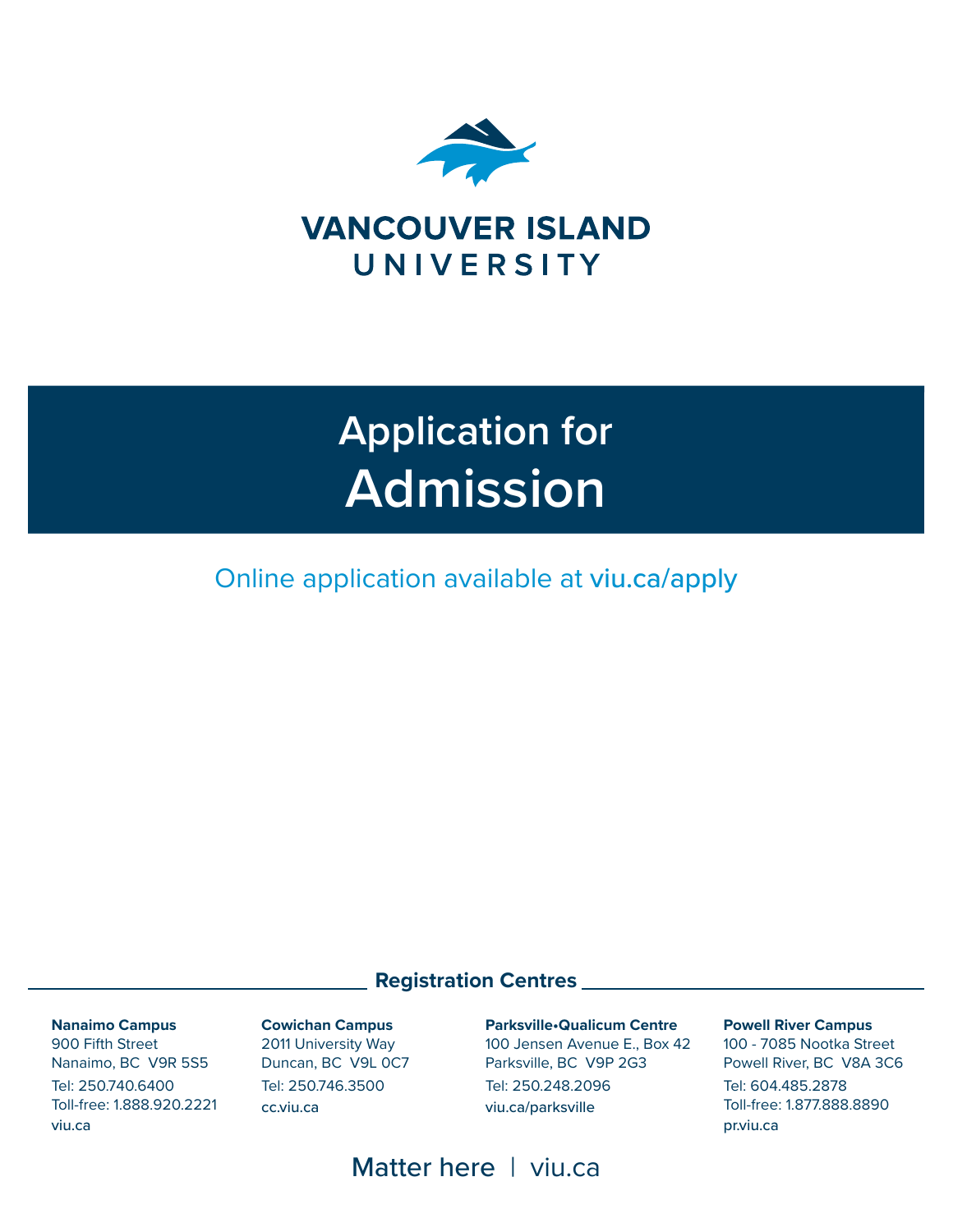

## **APPLYING FOR ADMISSION TO VANCOUVER ISLAND UNIVERSITY**

#### **Find a Program**

Browse Vancouver Island University's website at **viu.ca**  to find information about programs offered. If you require assistance choosing a program, help is available from The Office of Future Students at 250.740.6672 (Nanaimo); or contact Advising at 250.740.6410 (Nanaimo); 250.746.3509 (Cowichan); 604.485.2878 (Powell River).

#### **Complete this form**

*You may find it easier and more informative to apply online please visit viu.ca/apply.* 

Please ensure you print clearly and complete all sections of this form.

This Application for Admission can be delivered or mailed to any campus – Nanaimo, Cowichan, Powell River, or to the Parksville•Qualicum Centre.

#### **Pay the Application Fee**

A non-refundable, non-transferable application fee is required for each application. Cheques or money orders should be made payable to Vancouver Island University. If payment is not attached, we will send you details regarding other payment options once we have completed the initial processing of your application.

| <b>Program Type</b> | Fee      |
|---------------------|----------|
| Undergraduate       | \$43.40  |
| Graduate            | \$112.58 |

*Application fees may be subject to change.* 

#### **Submit Official Transcripts**

New applicants to undergraduate programs must submit official transcripts from all institutions. This includes high school and all previous post-secondary institutions. Faxed, scanned or photocopied documents are not considered official. Transcripts become the property of Vancouver Island University and will not be returned. The only exception is where a transcript is deemed to be irreplaceable. If submitting such a document, please request its return at the time of submission.

Current high school students from BC and the Yukon must provide their Personal Education Number (PEN) and authorize the Ministry of Education to release their grades to VIU.

New applicants to graduate programs must submit official transcripts from all previous post-secondary institutions. High school transcripts are not required from applicants to graduate programs.

#### **What Happens Next?**

Vancouver Island University will mail or email you a letter confirming receipt of your application. **Please read our letters and emails carefully and contact us if you have any questions.**

If you are admitted to a program, an offer of admission will be sent to you. A non-refundable, non-transferable deposit (usually \$200) will be required to confirm your acceptance of the offer of admission. The due date to accept the offer and pay the deposit will be outlined in the offer of admission.

**The University considers it to be sufficient notification to mail information to the student's address on file; however, we may also contact you by telephone or email. If you change your mailing address, phone number, or email address, please notify us immediately.**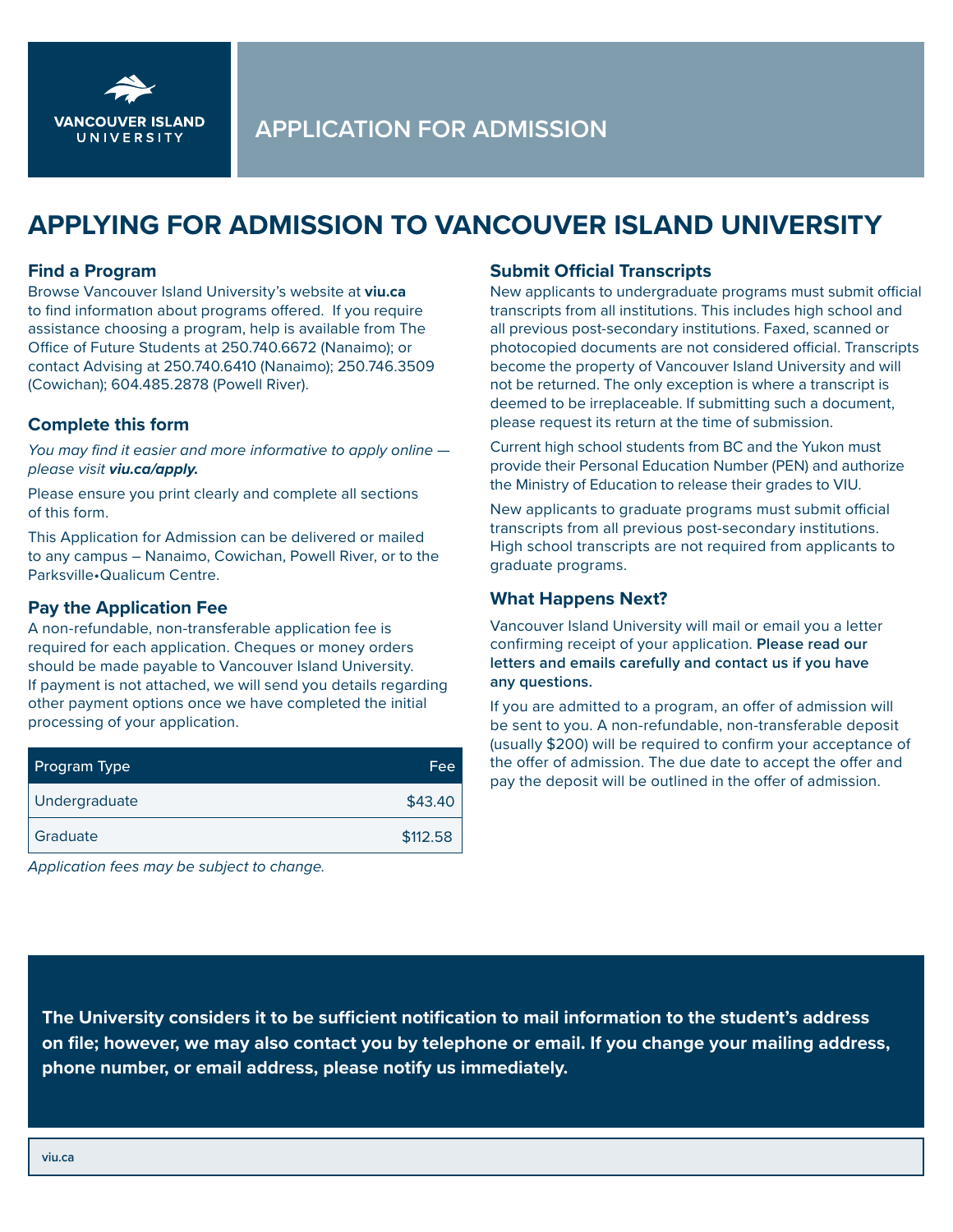

## **APPLICATION FOR ADMISSION**

**Please complete all sections of this application.**

 **OFFICE USE ONLY**

CPC

DATE

| <b>Personal Information</b>                                                                                                                                                                                                                                                                                                                                                                                                                                                                        |                                    |                   |                                                                       |                       |                                                                                                                                                                                             |       |                  |         |                               |  |  |
|----------------------------------------------------------------------------------------------------------------------------------------------------------------------------------------------------------------------------------------------------------------------------------------------------------------------------------------------------------------------------------------------------------------------------------------------------------------------------------------------------|------------------------------------|-------------------|-----------------------------------------------------------------------|-----------------------|---------------------------------------------------------------------------------------------------------------------------------------------------------------------------------------------|-------|------------------|---------|-------------------------------|--|--|
| <b>VIU Student Number</b><br>(for returning Students)                                                                                                                                                                                                                                                                                                                                                                                                                                              |                                    |                   | <b>Personal Education Number</b><br>(BC & Yukon High School Students) |                       |                                                                                                                                                                                             |       |                  |         | <b>Tradesperson ID Number</b> |  |  |
| Legal First Name (no initials)<br>Middle Name(s) (no initials)                                                                                                                                                                                                                                                                                                                                                                                                                                     |                                    |                   |                                                                       |                       |                                                                                                                                                                                             |       | <b>Last Name</b> |         |                               |  |  |
| Maiden Name/Previous Name (if applicable)                                                                                                                                                                                                                                                                                                                                                                                                                                                          |                                    |                   |                                                                       | <b>Preferred Name</b> |                                                                                                                                                                                             |       |                  |         |                               |  |  |
| <b>Mailing Address</b>                                                                                                                                                                                                                                                                                                                                                                                                                                                                             |                                    |                   |                                                                       |                       |                                                                                                                                                                                             |       | City             |         |                               |  |  |
| Province                                                                                                                                                                                                                                                                                                                                                                                                                                                                                           |                                    |                   | <b>Postal Code</b>                                                    |                       |                                                                                                                                                                                             |       |                  | Country |                               |  |  |
| Telephone (Primary)                                                                                                                                                                                                                                                                                                                                                                                                                                                                                |                                    | Telephone (Other) |                                                                       |                       |                                                                                                                                                                                             | Email |                  |         |                               |  |  |
| Date of Birth<br>month<br>day<br>year                                                                                                                                                                                                                                                                                                                                                                                                                                                              | Social Insurance Number (optional) |                   |                                                                       |                       | Please indicate your gender: □ Female Gender □ Male Gender<br>□ Non-Binary Gender □ Prefer not to answer<br>Are you/Would you say you are: □ Cisgender □ Transgender □ Prefer not to answer |       |                  |         |                               |  |  |
| Citizenship<br>$\Box$ Canadian<br>Refugee (documentation required) Country of Citizenship                                                                                                                                                                                                                                                                                                                                                                                                          |                                    |                   |                                                                       |                       |                                                                                                                                                                                             |       |                  |         |                               |  |  |
| <b>Emergency Contact</b>                                                                                                                                                                                                                                                                                                                                                                                                                                                                           |                                    |                   |                                                                       |                       |                                                                                                                                                                                             |       |                  |         |                               |  |  |
| Telephone<br>Name                                                                                                                                                                                                                                                                                                                                                                                                                                                                                  |                                    |                   |                                                                       |                       | Email                                                                                                                                                                                       |       |                  |         |                               |  |  |
| To Help Us Serve You, Please Answer These Optional Questions<br>We are dedicated to support Aboriginal students in their efforts to achieve their goals.<br>Do you identify yourself as an Aboriginal person of Canada, that is, First Nations, Metis, or Inuit? □ Yes □ No □ I prefer not to answer this question<br>If you identify yourself as an Aboriginal person, are you (please check all that apply) □ First Nations? (Status, Non-Status, Treaty, Non-Treaty)<br>Metis?<br>$\Box$ Inuit? |                                    |                   |                                                                       |                       |                                                                                                                                                                                             |       |                  |         |                               |  |  |
| We offer the Youth Aged out of Care Tuition Waiver Program to eligible students who have aged out of care in the British Columbia Care system as defined<br>by the British Columbia Child, Family, and Community Services Act. For more information contact the Financial Aid department.<br>Have you lived as a Youth in Care in British Columbia for 12 months or more? $\Box$ Yes $\Box$ No $\Box$ I prefer not to answer this question                                                         |                                    |                   |                                                                       |                       |                                                                                                                                                                                             |       |                  |         |                               |  |  |
| We would like to know if you are a "First Generation Learner."<br>$\Box$ None of my parents attended university or college<br>$\Box$ Two of my parents attended university or college<br>$\Box$ One of my parents attended university or college<br>$\Box$ I prefer not to answer this question                                                                                                                                                                                                    |                                    |                   |                                                                       |                       |                                                                                                                                                                                             |       |                  |         |                               |  |  |